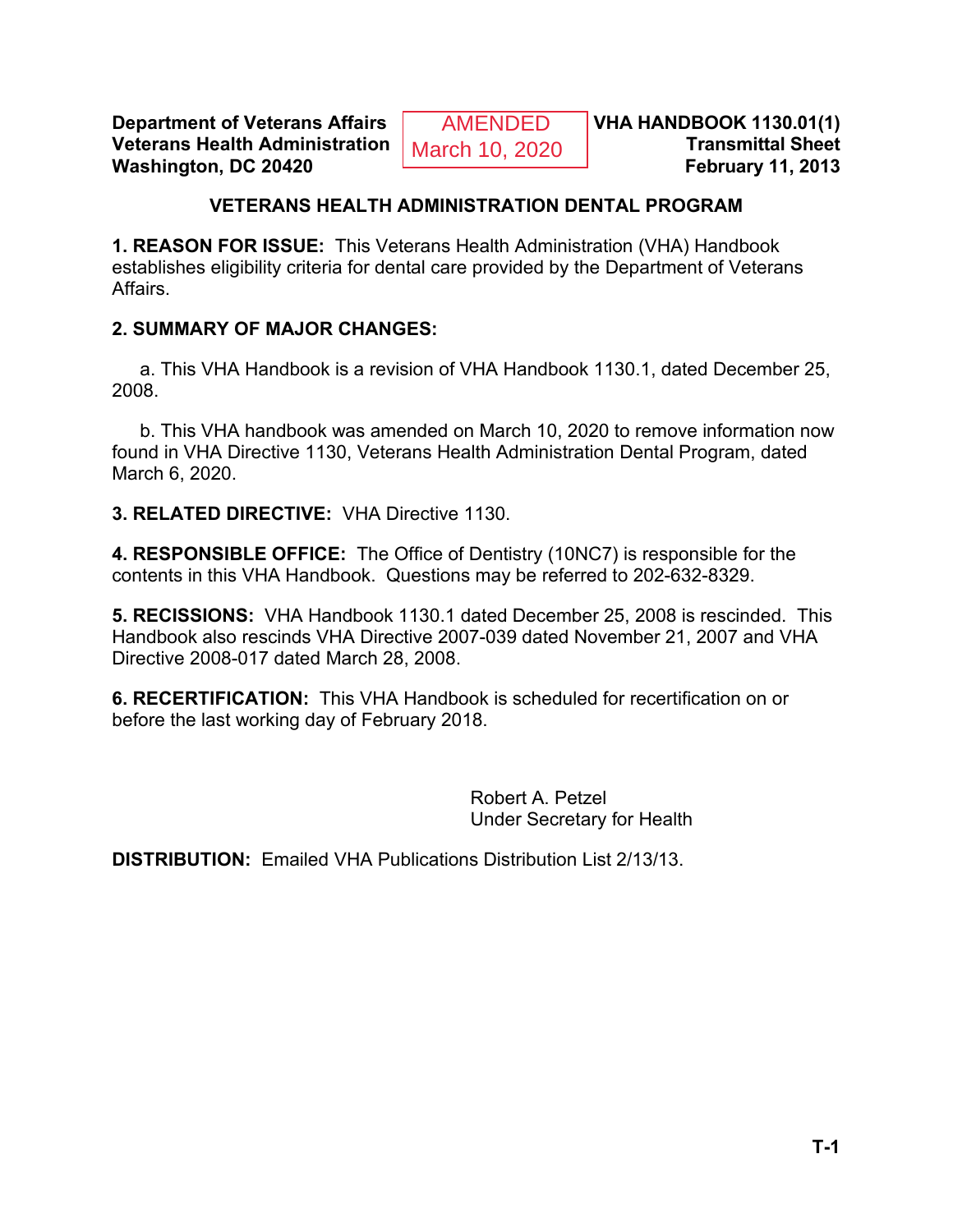## **CONTENT**

# **VETERANS HEALTH ADMINISTRATION DENTAL PROGRAM**

| <b>APPENDIX A</b>                                        |  |
|----------------------------------------------------------|--|
|                                                          |  |
| <b>APPENDIX B</b>                                        |  |
| §4.150 SCHEDULE OF RATINGS-DENTAL AND ORAL CONDITIONSB-1 |  |
|                                                          |  |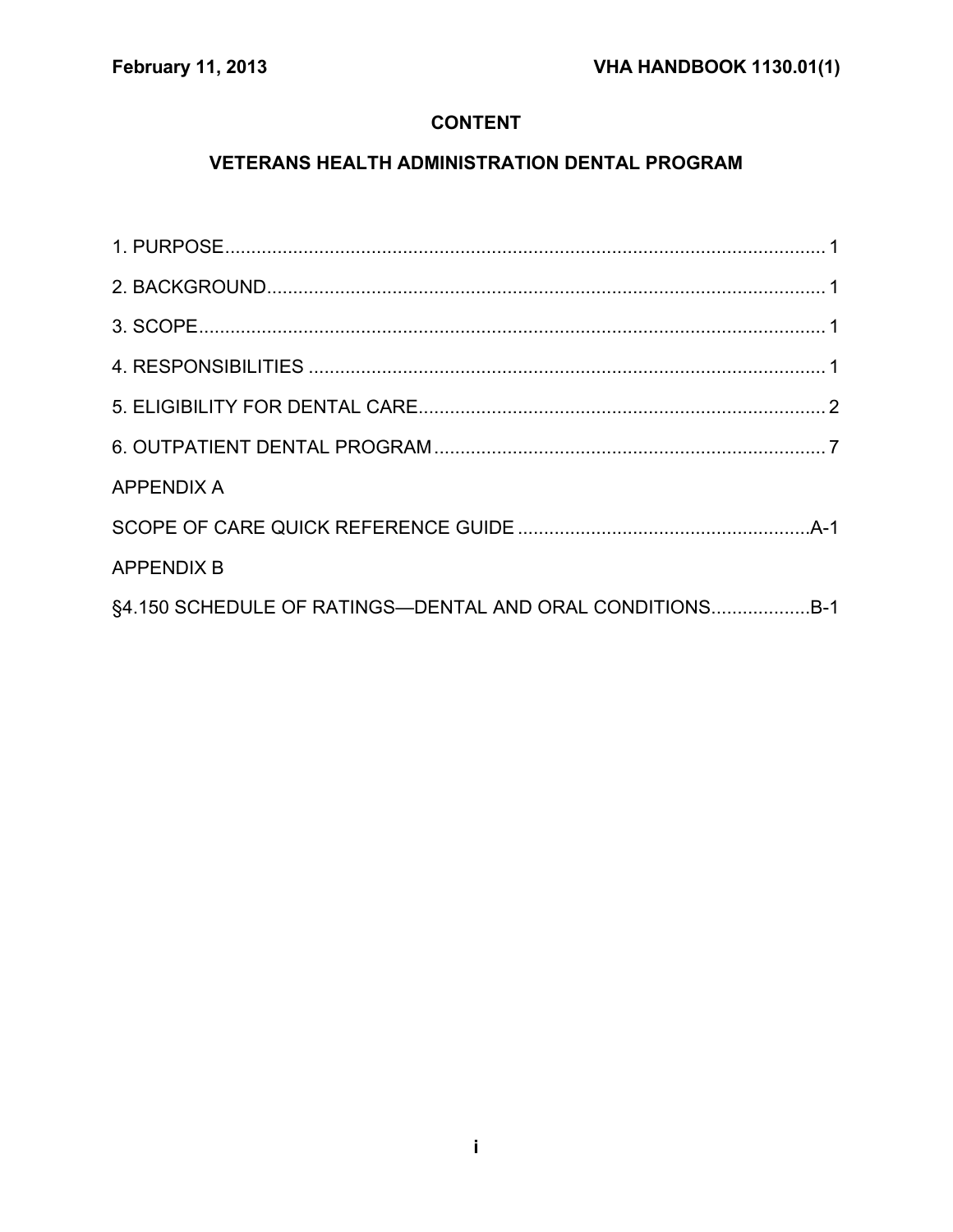## **VETERANS HEALTH ADMINISTRATION DENTAL PROGRAM**

## <span id="page-2-0"></span>**1. PURPOSE**

This Veterans Health Administration (VHA) handbook addresses provision of dental care by the Department of Veterans Affairs (VA) to eligible Veterans and other eligible beneficiaries, assignment to different dental classes, and levels of dental care provided to those dental classes. Other elements of VHA's Dental Program are addressed in VHA Directive 1130, Veterans Health Administration Dental Program, dated March 6, 2020. All VA dentists are expected to be knowledgeable concerning the role of dentistry in VA's mission and their responsibility in understanding and prescribing an extent of care consistent with dental eligibility regulations. **AUTHORITY:** Title 38 United States Code (U.S.C.) §§1710(c), 1712 and Title 38 Code of Federal Regulation (CFR) 17.160 – 17.166.

## <span id="page-2-1"></span>**2. BACKGROUND**

a. VA provides oral health services to eligible Veterans specified under 38 U.S.C.§§1710(c) and 1712. All VA medical facilities and selected outpatient clinics provide oral and dental examinations and treatment.

b. VA implements its statutory authority through regulations that establish the Dental Program, such as Title 38 CFR §§17.160 – 17.166.

c. The Dental Program is operated in conjunction with other offices within VHA and carried out in accordance with the requirements of VHA Directive 1130, Dental Program for VA Medical Facilities.

d. Dental care for eligible Veterans must be provided in a manner consistent with the following core values: timely access, quality outcomes, cost effectiveness, evidencebased care, patient and provider satisfaction, and patient safety.

e. The goal of VA Dental Services is to provide high quality, cost-effective and evidence-based dental treatment to eligible Veterans. All VA dentists are to be knowledgeable regarding the scope of care to be provided under each dental classification.

## <span id="page-2-2"></span>**3. SCOPE**

The VHA Dental Program refers to the dental and oral health care provided to beneficiaries by VHA including both on-site dental services and dental care provided by non-VA sources authorized by VA.

## <span id="page-2-3"></span>**4. RESPONSIBILITIES**

(1) **The Assistant Under Secretary for Health for Dentistry**. The Assistant Under Secretary for Health for Dentistry is responsible for providing operational oversight of VA dental programs.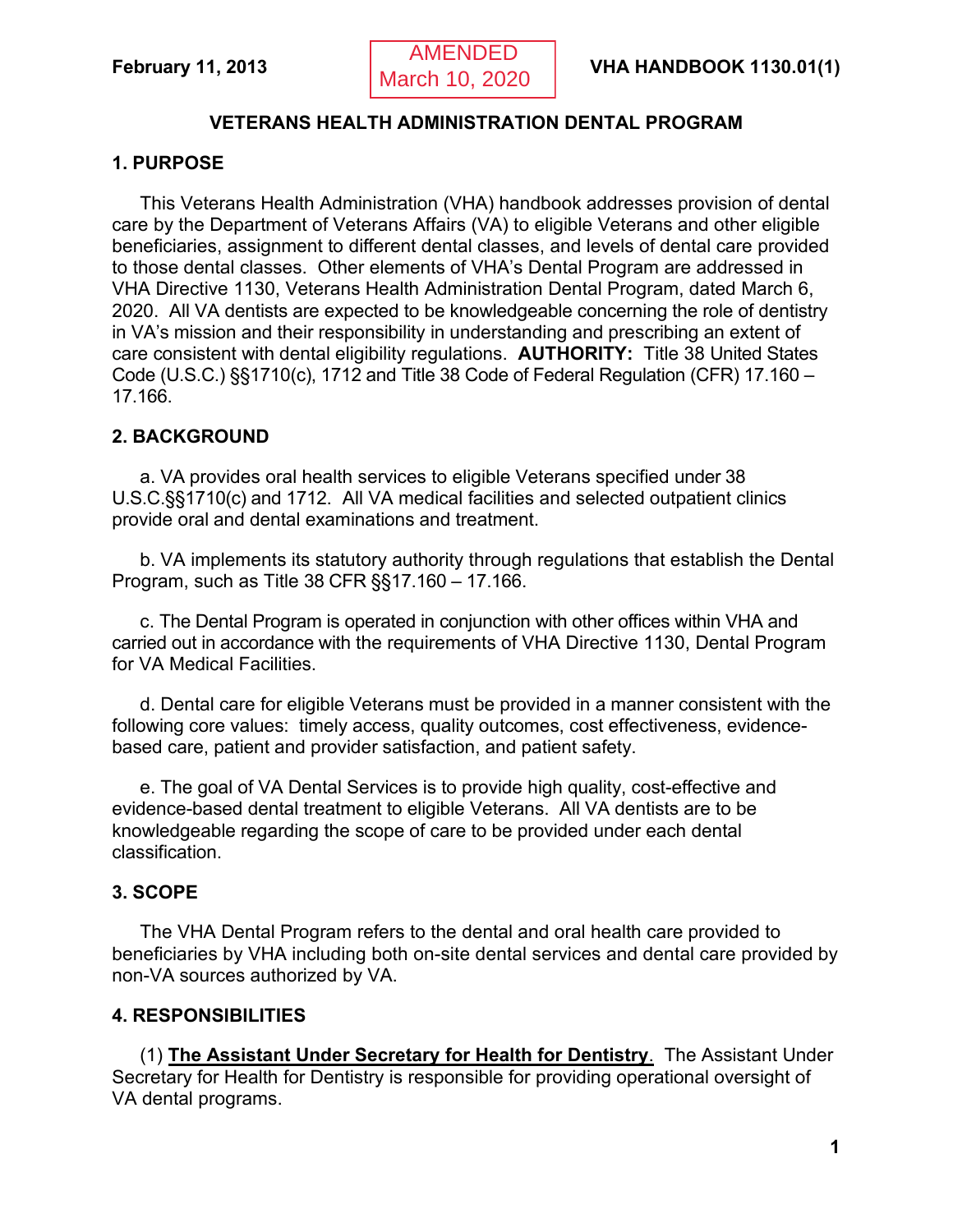b. **The VISN Lead Dentist.** The VISN Lead Dentist is responsible for:

(1) Working with the Assistant Under Secretary for Health for Dentistry and the Office of Dentistry to provide policy and procedure recommendations to and from the field.

(2) Advising the Network Director and Chief Medical Officer on issues pertinent to VA Dentistry.

c. **The Facility Director.** The facility Director is responsible for:

(1) Ensuring adequate staffing, training, and resources to implement effective dental programs in accordance with VA requirements, Centers for Disease Control (CDC) and Prevention recommendations, The Joint Commission (TJC) standards and other external surveying bodies' standards and requirements.

d. **The Chief, Dental Service.** The Chief, Dental Service is responsible for:

(1) Ensuring that the facility dental program complies with VHA regulations, directives, handbooks, and policies pertaining to dental clinic operations. The Chief, Dental Service is also responsible for developing local procedures.

(2) Ensuring that presenting Veterans are evaluated for eligibility to receive dental care from VA, appropriately classified and rated for purposes of disability compensation if eligible, and receive the appropriate level of dental evaluation and treatment consistent with their dental classification and standards of good dental practice.

(3) Ensuring that other eligible beneficiaries eligible for dental evaluation or treatment are provided dental care consistent with relevant statutory authority.

e. **Dental Service Personnel.** Dental service personnel are responsible for knowledge of the provisions of this Handbook as well as local procedures, and conducting their activities in accordance with these provisions.

## <span id="page-3-0"></span>**5. ELIGIBILITY FOR DENTAL CARE**

## a. **Basis for Determining Eligibility.**

VA Dental Services examine and treat eligible inpatient and outpatient beneficiaries. It is not the established mission of VA to provide dental care to all Veterans or even to all those who are hospitalized. Dental eligibility is determined in a different manner than medical eligibility. The scope of care is determined by the patient's dental classification. Eligibility for dental care is defined by statute and is to be provided in accordance with the provisions of existing law and VA regulations, i.e., 38 U.S.C. §§1710(c) and 1712, and 38 CFR §§17.160 through 17.166.

## b. **Procedures for Determining Eligibility and Scope of Care.**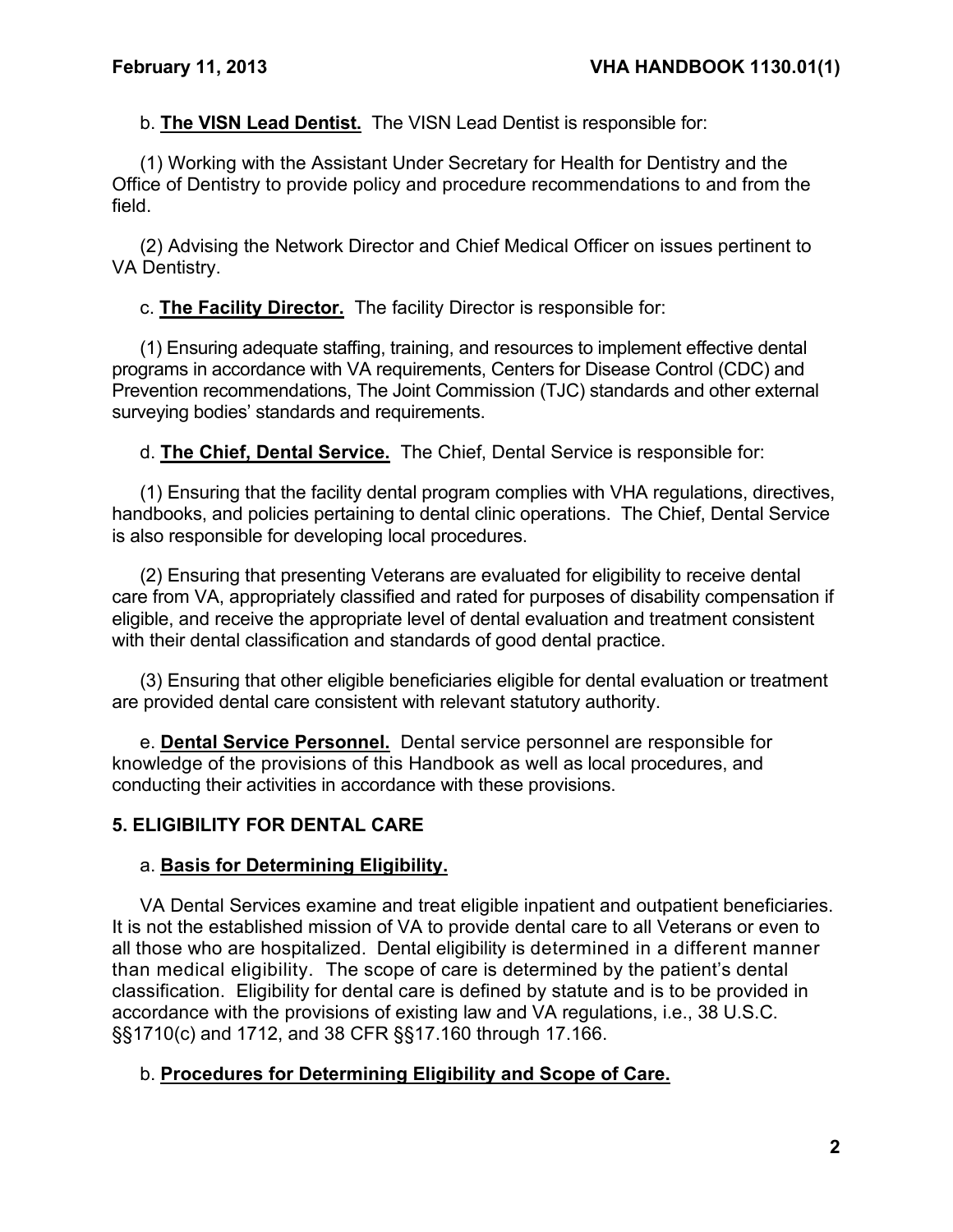(1) The facility Business Office is the first resource for administrative determination of dental eligibility. That office is to determine a Veterans' eligibility for all dental patient classifications, with the exception of Classes III and VI. When necessary, the second and final resource for administrative determinations of a Veteran's eligibility for dental care is the Health Eligibility Center (HEC). The HEC has final responsibility for verification of all administrative aspects of a Veteran's eligibility for dental care with the exception of determinations related to Classes III and VI.

(2) VA Dental Service Chiefs or designees are responsible for all Class III and Class VI eligibility-determinations as they require and are based on review of the Veteran's medical history.

(3) Once a Veteran is determined to be eligible for dental care, the facility is to provide the Veteran with an evaluation by a dentist who must determine the appropriate scope of care consistent with the patient's designated dental classification.

#### c. **Eligibility Classification.**

(1) As discussed above, statutes and regulations establish VA's authority to provide dental benefits to specific categories of Veterans. Dental classes for outpatient dental care have been established by regulation and they define these patient categories. The dental regulations also identify other categories of Veterans eligible for specific dental care. The nuances of these classifications and categories are addressed in the Inpatient, Outpatient, and Long Term Care sections of this Handbook. Also see Appendix A for the Scope of Care Quick Reference Guide.

(2) The following list identifies the patient categories that are to be provided dental care in compliance with applicable VA regulations and Directives:

(a) Residents of VA domicilaries, including those participating in Mental Health Residential Rehabilitation Treatment Programs;

(b) VA Community Living Center residents;

(c) Inpatients with a compelling medical need, such as a defined dental condition which has a significant negative impact on the medical management of the patient, regardless of service connection;

(d) Veterans for whom outpatient dental care is reasonably necessary to complete dental care that was initiated while they were inpatients;

(e) Outpatient Dental Class I through VI beneficiaries; and

(f) Individuals with dental emergencies who are provided outpatient dental care on a humanitarian basis.

(3) The following patient categories may also be provided dental care in compliance with VA regulations and Directives, if clinic capacity is available: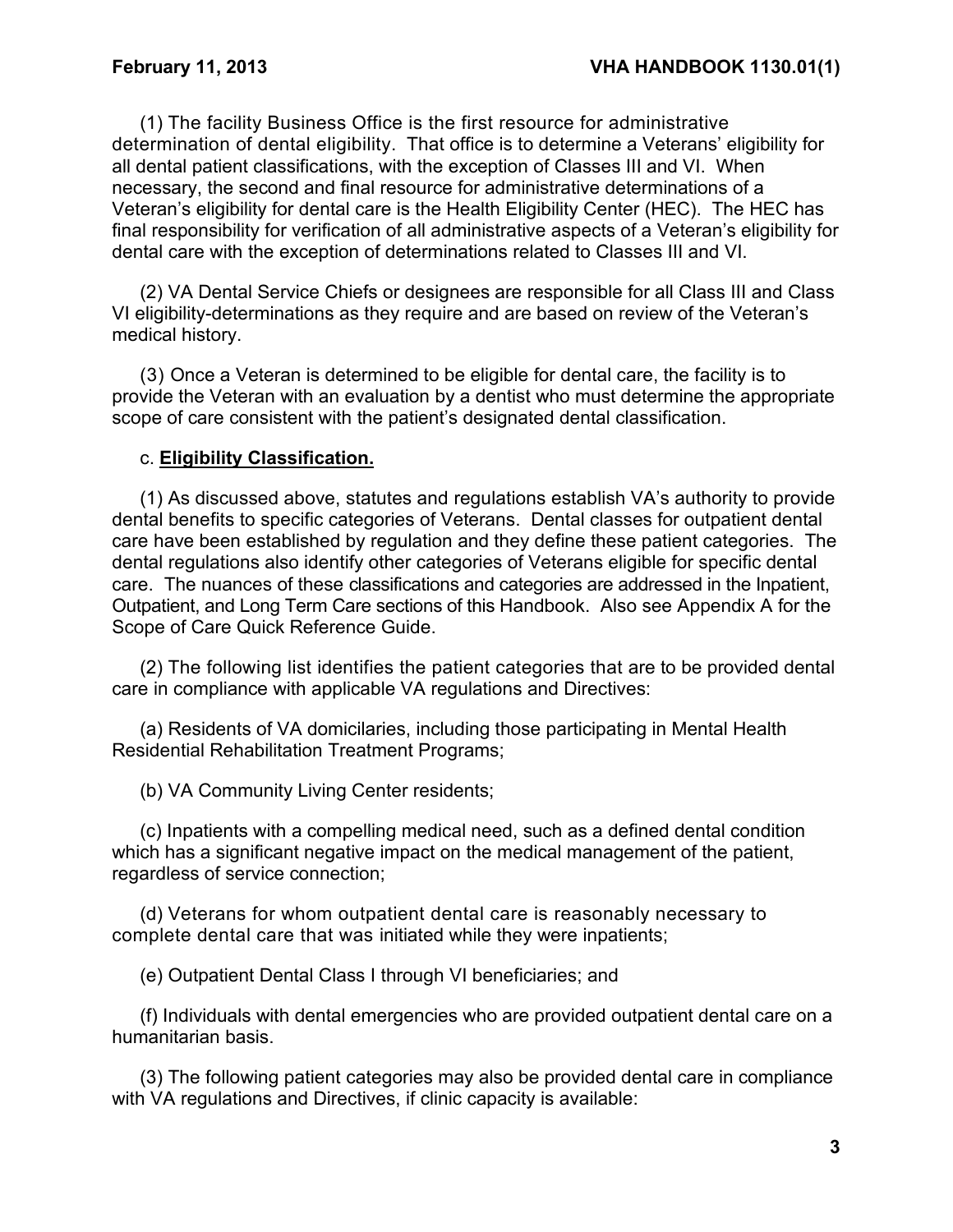(a) Active duty military personnel or military retirees who are receiving inpatient care in VA facilities pursuant to VA-DOD sharing or TRICARE agreements and entitled (thereunder) to receive dental care as specified in those contracts; and

(b) Specially designated inpatients and outpatients covered by approved sharing agreements.

#### d. **Professional Considerations.**

(1) With respect to patients eligible for outpatient dental care, there is no authority to expand the scope of care beyond that which is consistent with the Veteran's eligibilityclassification and the "category" of care under each such classification, to meet the demands of an educational program as a "teaching case." If a training program is dependent upon types of cases that are not available in sufficient numbers, then that program must be re-evaluated. (see subpar. 7e)

(2) The patient's ability to pay for the cost of private dental care is not to be a factor in determining the extent or limitation of dental treatment provided by VA.

(3) Dental care provided for reasons of medical necessity must not exceed that which is necessary to resolve the condition that is aggravating or complicating the management of a medical problem. For example, a patient's medical problem may require only the removal of foci of infection. Even though VA may edentulate a patient to resolve the dental condition's impact on a medical problem, VA is not obligated to provide prostheses for this patient.

e. **Scope of Outpatient Dental Care.** Once a Veteran's dental eligibilityclassification has been properly established, the appropriate scope of care within that classification for each individual Veteran must be determined. The scope of outpatient dental care to be provided must be categorized as Comprehensive, Focused, or Emergent. Use of these categories standardize nomenclature used across the system and facilitate a consistent standard of care throughout all VA dental facilities.

(1) Comprehensive Dental Care. Veterans eligible for outpatient comprehensive dental care include Classes I, II(a), II(c), IV. These Veterans receive any dental treatment that is reasonably necessary and clinically determined by the treating dentist to meet the Veteran's dental needs. A recall program must be established for those Veterans who are eligible for comprehensive and repeat dental care. The goal of care is to attain and sustain oral health and function including prosthetic rehabilitation as indicated.

(2) Focused Dental Care. Veterans eligible for outpatient Focused Dental Care include Classes II, II(b), III, V, and VI. These Veterans are to receive outpatient dental treatment to resolve a specific dental condition dependent upon, and consistent with, the Veteran's classification. Treatment may include relief of pain, elimination of infection, or improvement of speech or esthetics. It also includes treatment of noncompensable service connected teeth (Class II). The goal of care is to provide a specific improvement of the oral conditions that directly impact the medical condition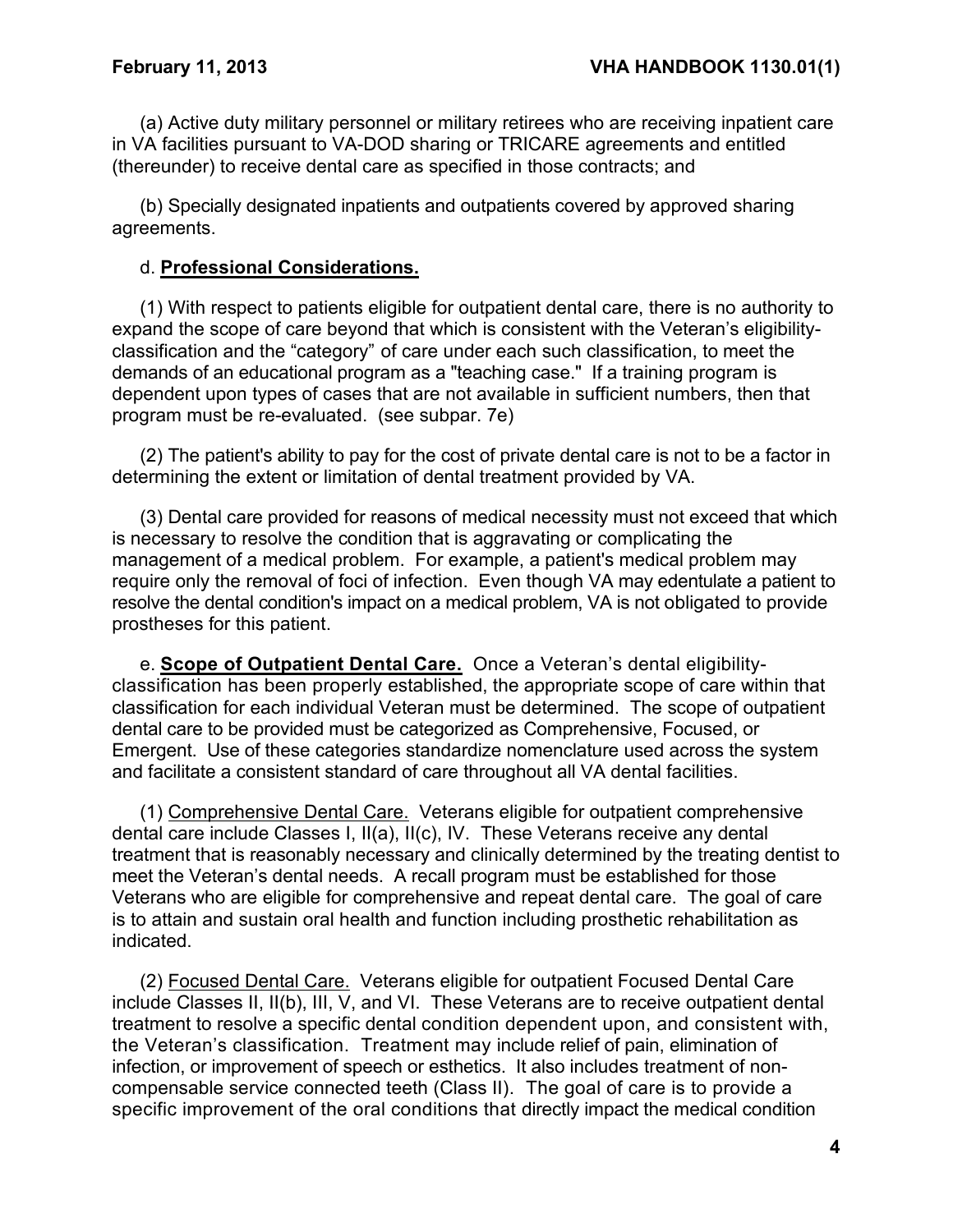(Class III and VI), assist in vocational rehabilitation (Class V), or to provide dental care professionally determined to be medically and functionally appropriate to their status for those in a VA Community Living Center or extended care facility. Veterans who are eligible for a one-time course of dental care under the Homeless Veterans Dental Program receive focused dental care under Class II(b).

(a) In the case of Class III and VI patients, consultation requests from non-dental providers must identify the medical condition being aggravated or the management of which is complicated by the dental problem. The Dental Service Chief, or designee, must review the consult and determine dental eligibility and scope of care.

(b) Focused dental treatment is generally limited and may include supportive periodontal therapy, endodontic therapy, restorative dentistry, and oral surgical procedures. There are exceptions in which procedures such as fixed partial dentures, implant services, or removable prostheses are appropriate, such as in the replacement of missing non-compensable service connected teeth on Class II patients.

(c) Once the episode of care has been completed in accordance with good professional standards, VA generally provides no further dental care to the Veteran. If the Veteran requests further care, the Veteran is to be advised of the need to seek dental care at the Veteran's own expense in the private sector.

(3) Outpatient Emergency Dental Care. Outpatient emergency dental care may be provided as a humanitarian service to individuals who do not have established dental eligibility. Dental treatment is limited to that necessary to address acute pain or a dental condition which is determined to be endangering life or health. Examples of the latter include treatment for a significant infection, uncontrolled bleeding, or any other dental condition that is determined to be a serious threat to health or endangering life. The goal of this kind of treatment is to eliminate symptoms and remove foci of infection. Dental care under this category is generally limited to a one-time course of palliative treatment or procedures and appropriate pharmacological therapy.

(a) The provision of humanitarian emergency dental treatment does not entitle the individual to subsequent or follow-up care unless the individual is eligible for such under some other legal basis.

(b) If VA provides humanitarian outpatient emergency dental treatment to individuals who are not eligible for VA dental care, VA must process and bill those individuals as follows:

1. Veterans presenting at VA medical facilities requesting treatment for emergent dental care should initially be seen for administrative processing and triage. Triage will include, if applicable, verification of any medical condition for which there is a potential for Class III or VI dental care. *NOTE: If the dental condition can be treated on an outpatient basis and does not require immediate attention, i.e., is not deemed at triage to in fact be emergent, then the patient is to be referred to community resources at the patient's own expense.*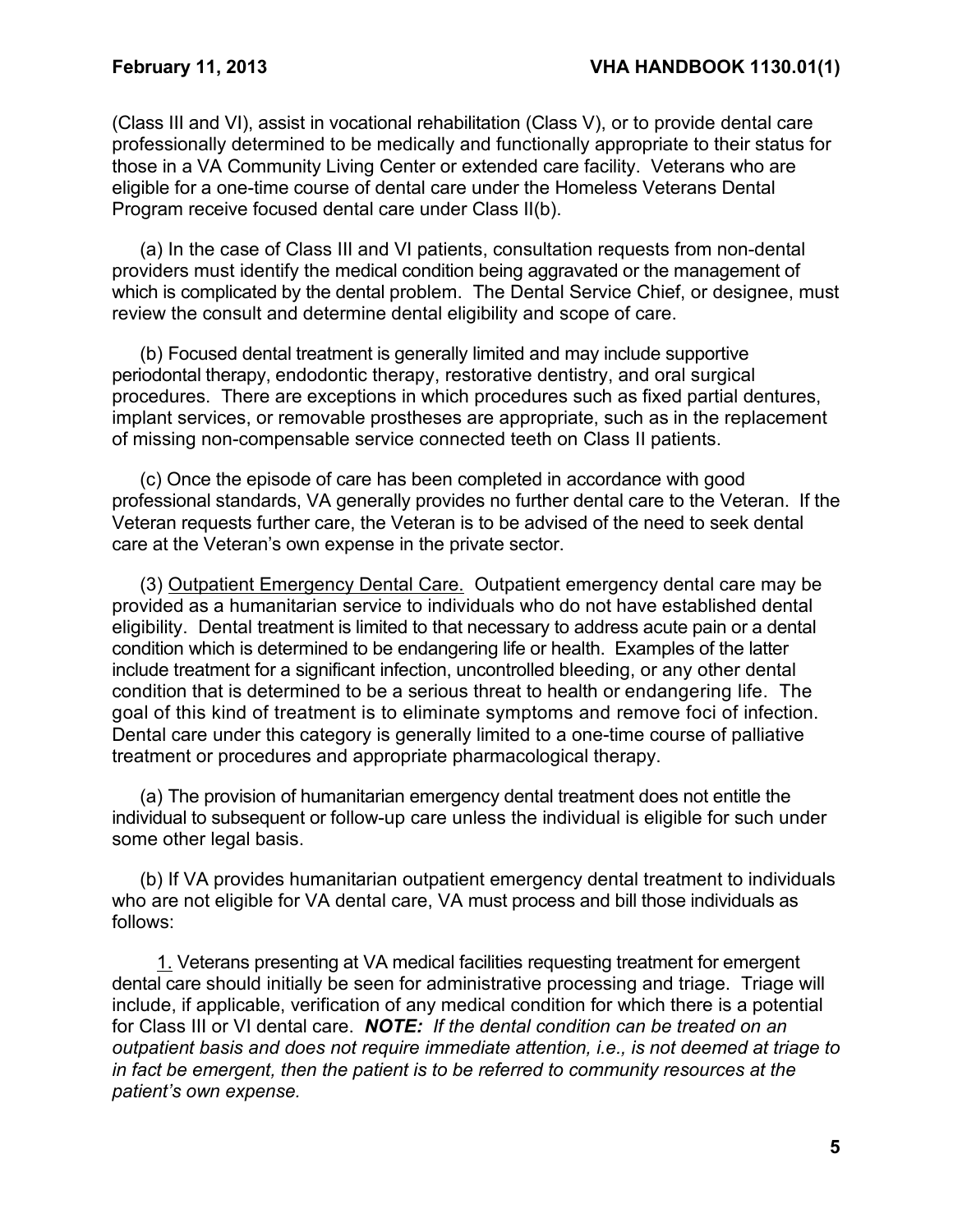2. If the Veteran is deemed to have a qualifying dental emergency but is not eligible for outpatient dental care, the Veteran must be informed of this fact and advised that they must be billed for all emergency dental treatment that VA provides. If the patient accepts, the eligibility clerk or designee is to complete and sign the statement of ineligibility on VA Form 10-2570g, Dental Outpatient Emergency Referral and Treatment Record. The applicant must sign the statement of understanding related to the provision and billing of emergency dental care prior to referral to the Dental Service.

3. Dental Service personnel must examine the Veteran to determine the appropriate course of treatment to be provided to address and manage the emergent condition. Dental Service personnel are also responsible for documenting the care that is provided in DRM+.

a. If the condition requires hospitalization, the patient must be returned to the admitting area with the necessary documentation for admission.

b. If the dental condition can be treated on an outpatient basis and does not require immediate attention, the patient must be referred to community resources at their expense.

c. Dental personnel must provide a brief description of the emergency treatment provided to the Veteran on VA Form 10-2570g, Dental Outpatient Emergency Referral and Treatment Record. This form must be signed by the treating dentist and returned to the facility business office.

f. **Refusal to Accept Dental Services.** Patients who refuse to accept Dental Service's recommendations or do not cooperate in receiving treatment, will have a statement of the facts entered into their electronic record for review and appropriate disposition by the Chief, Dental Service, or designee.

g. **Treatment Continuation for Patients Who Relocate to Another Geographic Area.** A key objective of VA Dentistry is to provide a consistent standard of dental care throughout VA dental facilities; however, if a patient has a plan of treatment for a scope of care later determined inconsistent with their dental classification, the receiving facility is not obligated to provide care beyond that which is indicated (in the professional opinion of the responsible dentist at the receiving facility). The Dental Service at the new facility must perform an evaluation, update the treatment plan, and communicate any changes to the original plan of treatment to the patient.

h. **Patient Responsibility in Making and Keeping Dental Appointments.**  Veterans who fail to report for appointments must be managed in compliance with local policy.Any Veteran eligible for dental treatment on a one-time completion basis only and who has not received such treatment within 3 years after filing the application must be presumed to have abandoned the claim for dental treatment. (see Title 38 CFR §17.164).

i. **Fugitive Felons.** In accordance with Title 38 U.S.C. § 5313B, Veterans who are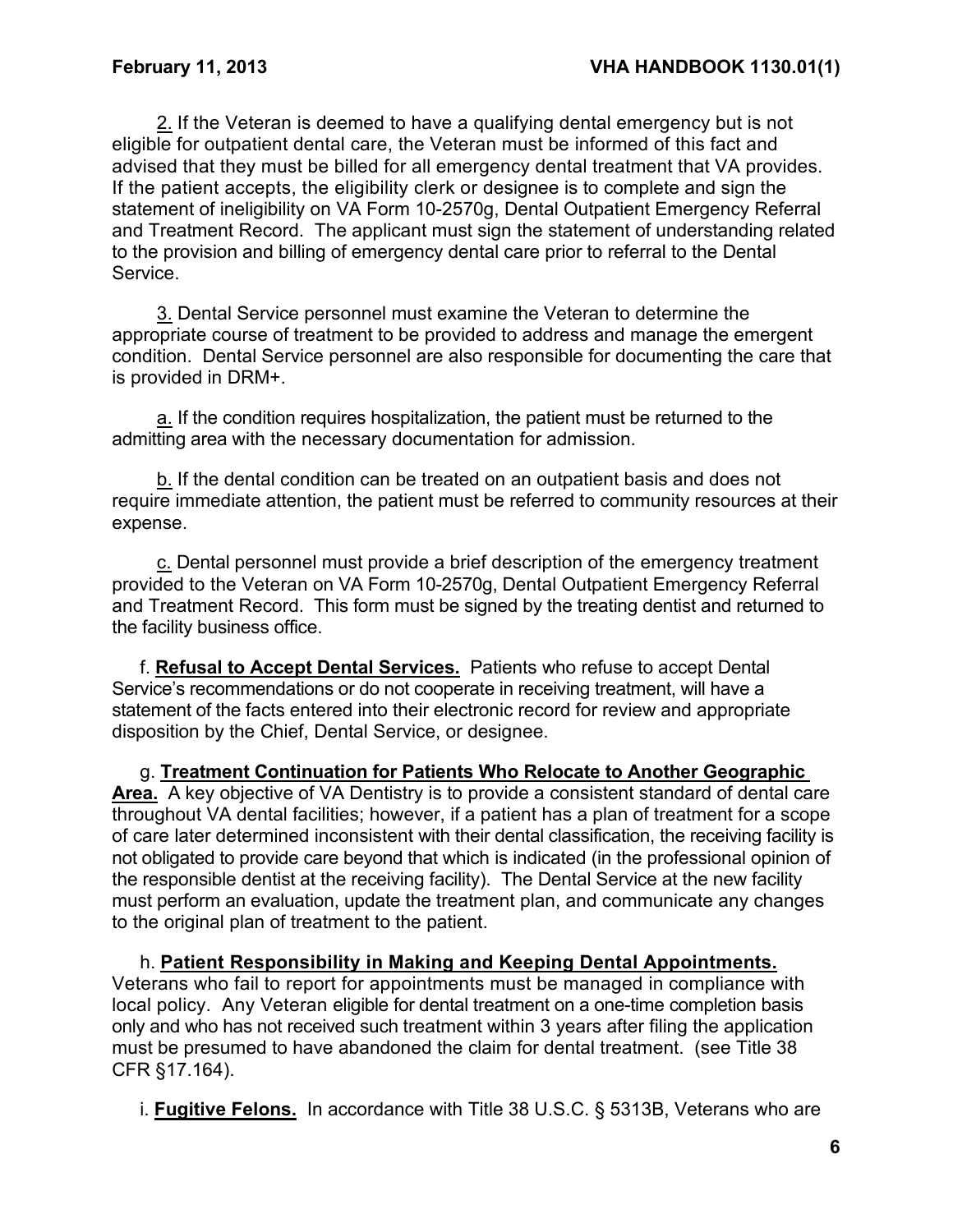fugitive felons, and dependents of Veterans who are fugitive felons, are not eligible for VA health care benefits.

j. **Veterans Living in a Foreign Country.** Questions regarding dental eligibility for Veterans living in a foreign country need to be referred to the VA Chief Business Office for assistance.

## <span id="page-8-0"></span>**6. OUTPATIENT DENTAL PROGRAM**

a. **Persons Eligible for Outpatient Dental Care.** Classes of eligible dental outpatients are as follows:

## (1) **Class I**

(a) Veterans having a compensable (10% or greater), service-connected dental disability or condition (combat or non-combat related) rated under VA's 9900 series of the Schedule for Rating Disabilities (see App. B) are eligible for any reasonably necessary dental care, whether related to the SC condition or not, to maintain or restore oral health and masticatory function, including repeat care.

(b) Classification of Veterans having other service-connected conditions of the head and neck area is sometimes confusing. Non-dental conditions such as loss of soft tissue, scarring, or cranial nerve involvement are not rated under the 9900 series. These are considered medical conditions and Veterans with these conditions are not eligible under Class I. The decision to authorize dental care for these conditions as adjunctive care (either as Class III or Class VI) must be made by the Chief, Dental Service, or designee and based on the same criteria as for other medical conditions.

## (2) **Class II**

(a) Veterans having a noncompensable, service-connected dental disability or condition shown to have been in existence at the time of discharge or release from active service, which took place after 9/30/81, may be provided any treatment as reasonably necessary for the one-time correction of the noncompensable, serviceconnected dental condition if all of the following criteria are met:

1. In the case of Gulf War Veterans (which includes Operation Enduring Freedom, Operation Iraqi Freedom, and Operation New Dawn Veterans), they must have served on active duty and been discharged or released, under conditions other than dishonorable, from a period of active military, naval, or air service of not less than 90 days. For others, they must have been discharged or released, under conditions other than dishonorable, from any other period of active military, naval, or air service of not less than 180 days.

2. Application for dental treatment is made within 180 days of such discharge or release.

3. The certificate of discharge or release does not bear a certification that the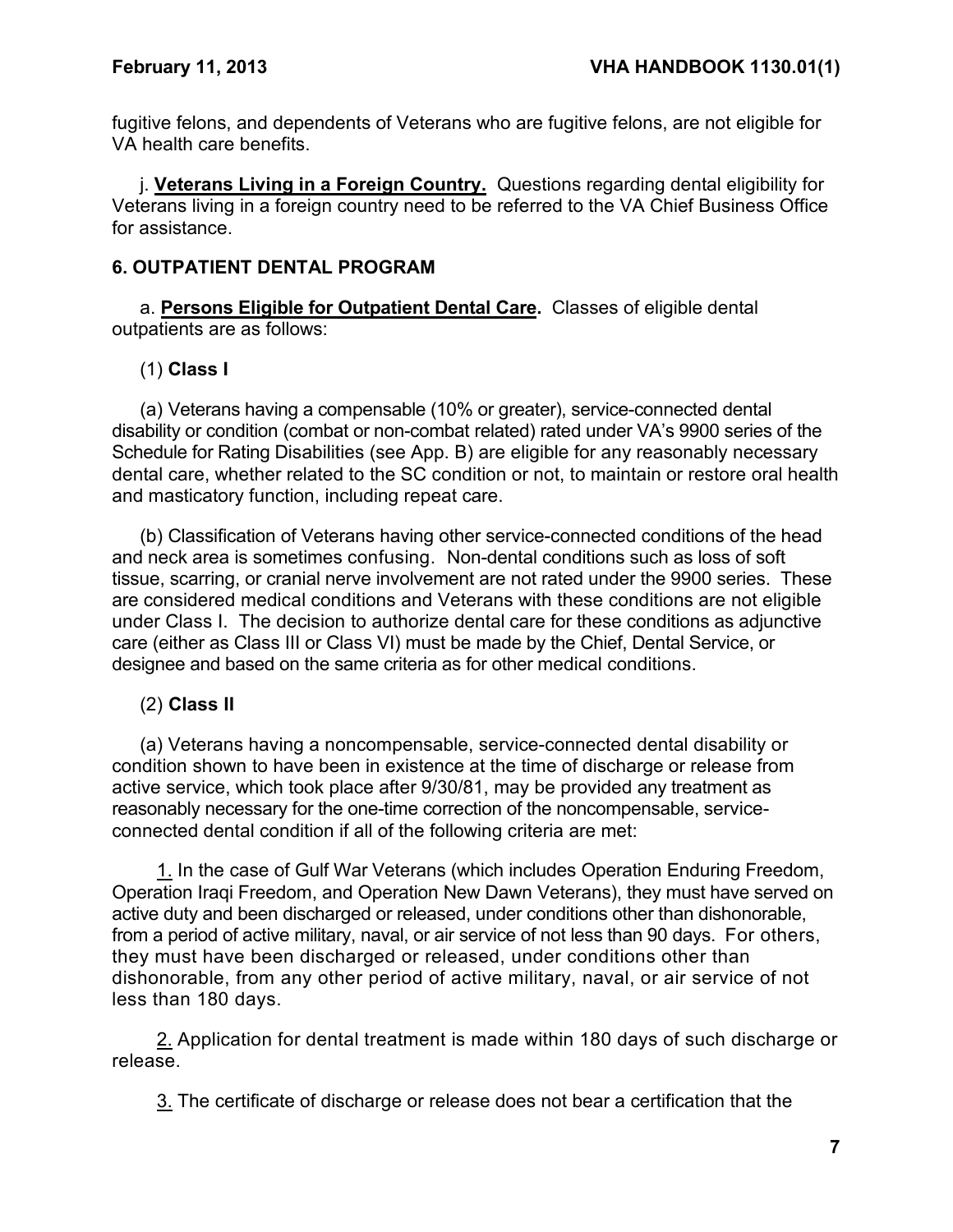Veteran was provided, within the 90- day period immediately before discharge or release, a complete dental examination (including dental radiographs) and all appropriate dental treatment indicated by the examination was completed. This certification is found on the DD Form 214, Certificate of Release or Discharge from Active Duty, line 17.

4. For Class II patients, the VHA dental exam is completed within 180 days after discharge or release, unless delayed through no fault of the Veteran.

(b) When Class II eligibility has been exhausted by satisfactory completion of the authorized treatment in accordance with good professional standards, no further care will be provided.

(c) Class II dental beneficiaries who (through no fault of VA) have not completed authorized treatment within 3 years after filing the application will be presumed to have abandoned the claim for dental treatment.

(d) Limitations of Treatment Provided Under Class II.

1. Dental Prostheses and Implants Provided by VA. Class II dental beneficiaries are not eligible to receive ongoing maintenance. Once adjustments are satisfactory, the episode of prosthetic care is considered to be complete and subsequent treatment is the responsibility of the Veteran.

2. Periodontal Conditions. Specific treatment authorized for periodontal conditions of Class II beneficiaries is expected to provide maximum benefit by the time that episode of overall care is completed. When that treatment is satisfactorily completed as authorized, further treatment or follow-up for the periodontal condition is not authorized.

3. Impacted Teeth. Impacted teeth are a developmental abnormality. Consideration for surgical extraction must be based on sound professional judgment to resolve existing disease or symptoms.

4. Malposed Teeth. Malposed teeth are considered a developmental abnormality and a pre-existing condition relative to the start of military service. Orthodontic care in this circumstance is not authorized. For cases in which trauma incurred in the line of duty resulted in malalignment of the teeth or when restorative procedures for which the Veteran is eligible require orthodontic intervention, orthodontic care may be provided.

5. Veterans with Orthodontic Appliances. When Veterans present at VA facilities with orthodontic appliances for the purpose of correcting developmental malocclusion and have not had their treatment completed by the military prior to discharge, they must be informed that VA does not assume the responsibility for any phase of the orthodontic care unless directly related to rehabilitation of combat trauma to the maxillofacial region.

6. Service Connection of Dental Conditions for Treatment Purposes. VBA may, upon request, provide documentation to the Dental Service defining service connection of specific teeth for dental treatment purposes. (see Title 38 CFR 3.381). The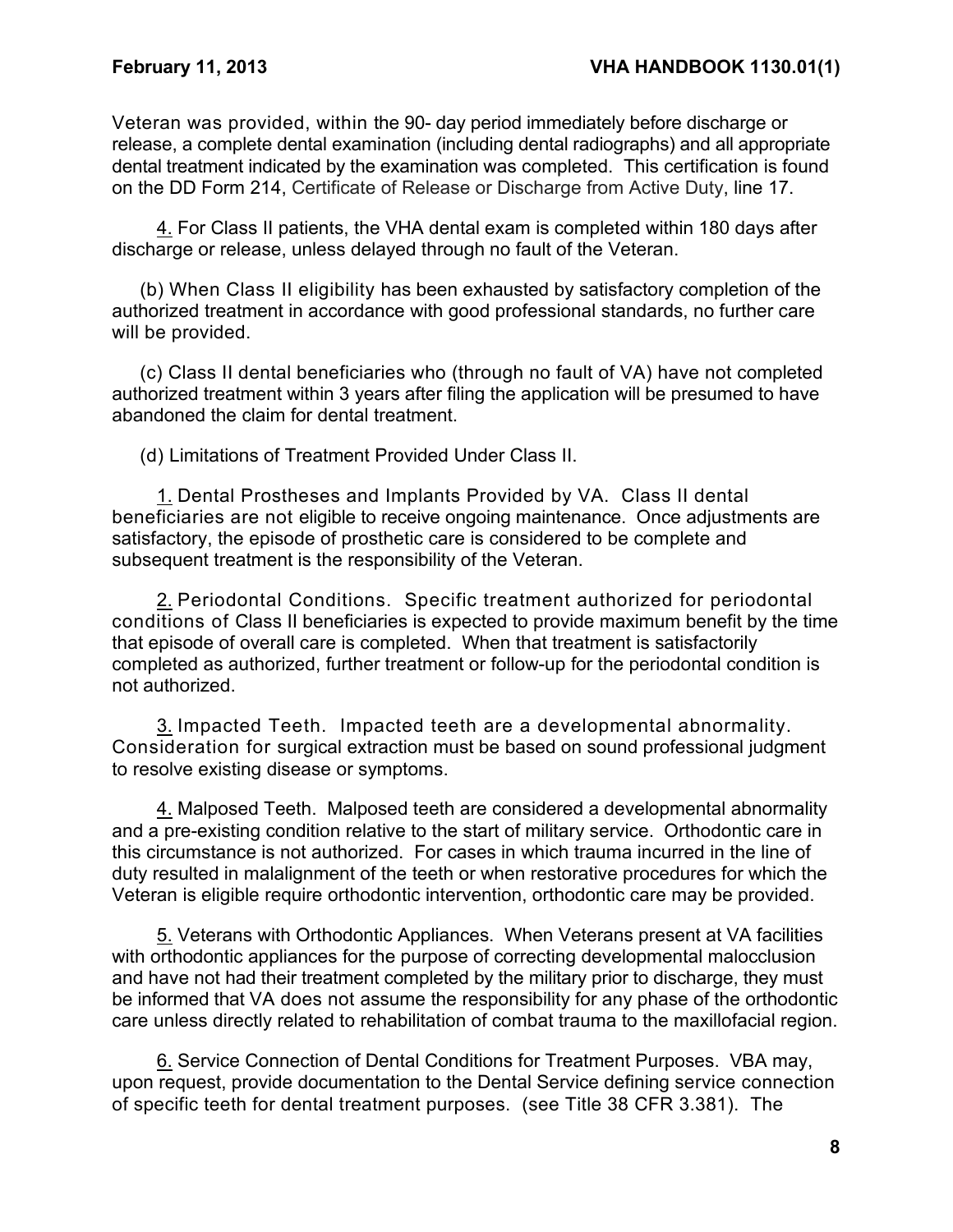regulation provides for identification of teeth treated during military service, and applies only to Class II beneficiaries who have met the criteria as specified in Paragraph 7c1(a)- (f) and 7c2(a) and (b) of this Handbook. The Chief or designee can use the document to assist in development of appropriate treatment recommendations.

7. United States Department of Defense (DoD) responsibilities. Under 38 U.S.C. 1712(a)(2), DoD must notify the Veteran at the time of discharge or release of the VA Class II- dental benefit available to newly discharged Veterans, including notice of the applicable time- limit for these benefits (i.e., including the need to apply for this benefit within 180 days of their discharge or release). If a Veteran requests dental treatment after that180 day period and states the required notification was not provided to the Veteran upon discharge or release, the Chief Business Office should send a VA Form 10-7131 Exchange of Beneficiary Information to VBA to investigate. If no indication of notification was documented by DoD, or the DD-214 indicates dental treatment was not completed within 90 days of discharge and no Class II treatment has been provided, then Veteran may be provided a one-time course of dental care.

## (3) **Class II(a)**

(a) Veterans having a service-connected noncompensable dental condition or disability adjudicated as resulting from combat wounds or service trauma may be authorized any treatment indicated as reasonably necessary for the correction of such service-connected noncompensable condition or disability. This includes any care necessary to provide and maintain a functioning dentition.

(b) VA Form 10-564-D, Dental Trauma Rating or VA Regional Office Rating Decision letter identifies the service-connected noncompensable condition or disability, which establishes Class II(a) eligibility.

(c) Prior to 1955, teeth that received routine dental care while the Veteran was on active duty were listed as "service connected," and therefore eligible for care. As a result of changes to Title 38 dental authorities in 1955, any Veteran who received a dental award letter from VBA dated before 1955 in which VBA determined the dental conditions to be noncompensable service connected is no longer eligible for Class II outpatient dental treatment based on such prior determination of service connection. Questions regarding eligibility may be referred to HEC.

## (4) **Class II(b)**

(a) Outpatient dental services and treatment considered medically necessary are provided to certain homeless and other enrolled Veterans. These limited dental benefits defined in Title 38 U.S.C. § 2062 are to be provided a one-time course of dental care provided in the same manner as the dental benefits provided to a newly discharged veteran. Specifically, dental services and treatment provided to eligible Veterans under this authority are those that are:

1. Necessary for the Veteran to gain or regain employment;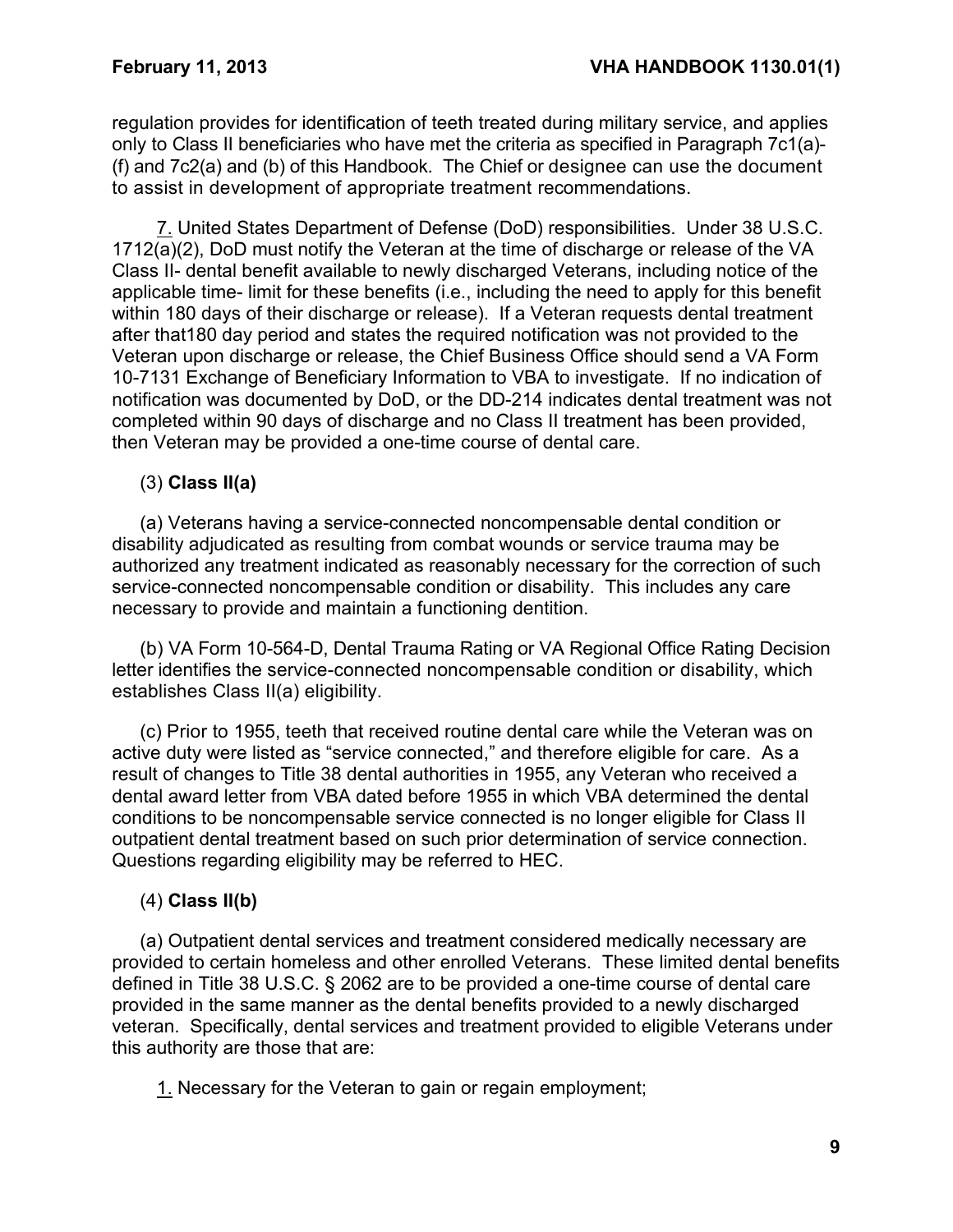2. necessary to alleviate pain; or

3. necessary to treat moderate, severe, or complicated and severe gingival and periodontal pathology.

(b) Eligible Veterans are defined as those who are enrolled in VA's health care system; and the Veteran is receiving care (directly or by contract) for a period of 60 consecutive days, as verified by the facility Veterans Homeless Coordinator, in any of the following settings:

1. A Domiciliary, which includes Domiciliary Mental Health Residential Rehabilitation Treatment Programs.

2. A Compensated Work Therapy-Transitional Residence.

3. A Community Residential Care Program, if VA coordinated the placement.

4. A community-based residential treatment program serving homeless Veterans under the Health Care for Homeless Veterans (HCHV) program.

5. A setting operated by a provider to whom VA provides grant and per-diem funds under VA's Homeless Providers Grant and Per Diem Program.

(5) **Class II(c).** Veterans who were Prisoners of War (POWs) are eligible for any needed dental care, including repeat care.

(6) **Class III.** Veterans referred by a treating physician who have a dental condition professionally determined by the VA dentist(s) to be aggravating or complicating the management of a service-connected medical condition under active treatment are eligible for care to treat the dental condition. However, there is no provision granting eligibility for dental care under this classification in case of the opposite relationship, where a medical condition (e.g. Post Traumatic Stress Disorder (PTSD)), may be contributing to a dental condition (e.g bruxism) because the dental condition identified is not professionally determined to aggravate the medical condition. The goal is to provide focused care to treat only the oral conditions that directly impact the clinical management of the service-connected medical condition. Eligibility for each episode of dental care must be predicated on referral (consult), followed by a new dental evaluation.

(7) **Class IV.** Veterans whose service connected disabilities have been rated at 100 percent (total) under the VA Schedule of Rating Disabilities (VASR-D) or who are receiving the 100 percent rate by reason of individual unemployability, are eligible for any needed dental care, including repeat care, with the following exception: Veterans awarded a temporary total disability rating by VBA but not as a VASR-D or individual employment eligibility rating (i.e. Prestabilization, Hospitalization or Convalescent Ratings) are not eligible for comprehensive outpatient dental services based on an opinion by VA General Counsel to the Under Secretary for Health, February 24, 2006, VAOPGCADV 2- 2006. These Veterans may be eligible for care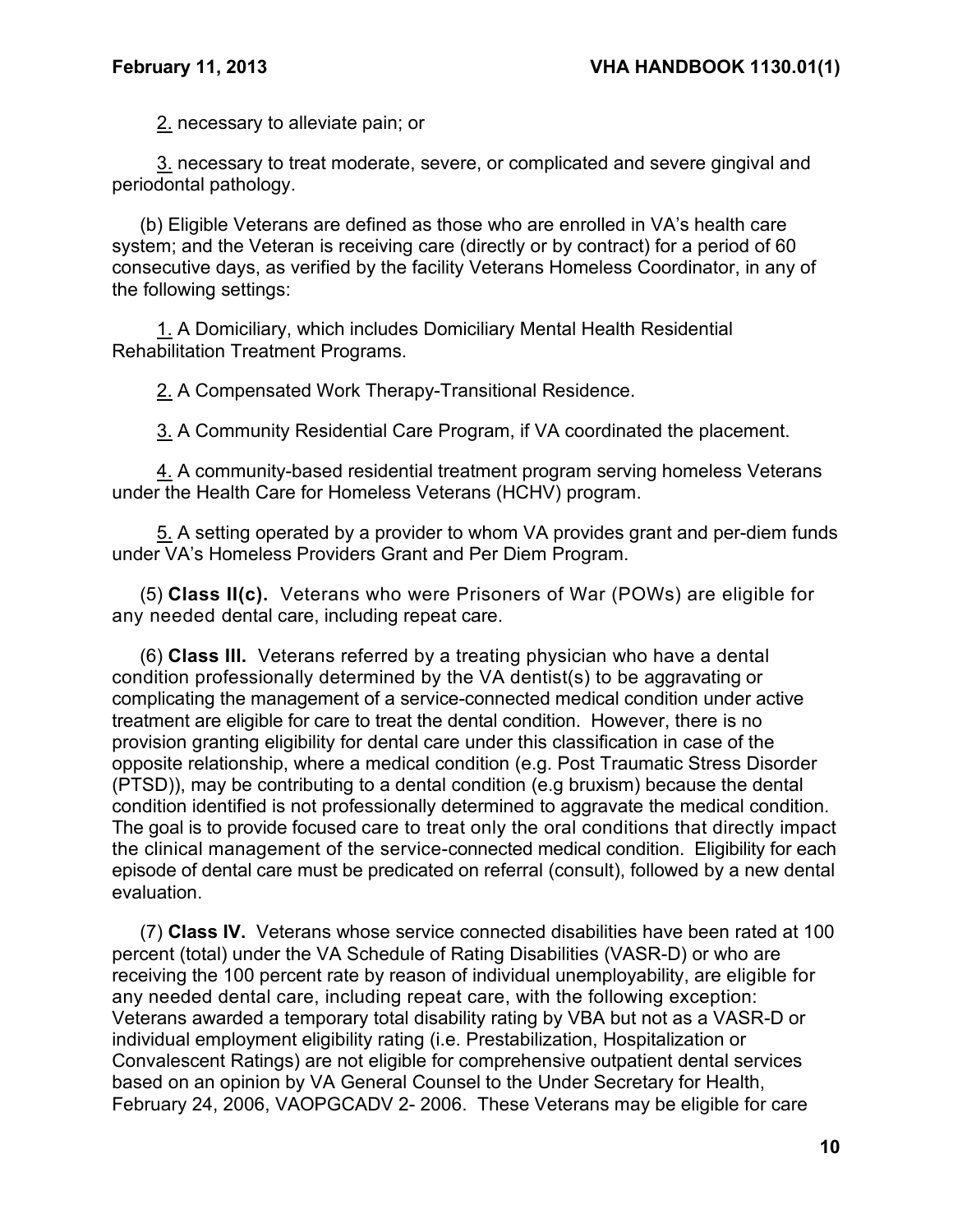under a different eligibility category. Determination of temporary status is the responsibility of the eligibility section of the Chief Business Office.

(8) **Class V**

(a) A Veteran who is actively engaged in a Chapter 31 vocational rehabilitation program may receive dental care to the extent needed to meet any of the following goals:

1. Make possible the Veteran's entrance into a rehabilitation program;

2. Achieve the goals of the Veteran's vocational rehabilitation program;

3. Prevent interruption of a rehabilitation program;

4. Hasten the return to a rehabilitation program of a Veteran in interrupted or leave status;

5. Hasten the return to a rehabilitation program of a Veteran placed in discontinued status because of illness, injury or dental condition;

6. Secure and adjust to employment during the period of employment assistance; or

7. Enable the Veteran to achieve maximum independence in daily living.

(b) Requests for Class V dental care must be forwarded to the Dental Service by the Chapter 31 Vocational Rehabilitation Program on VA Form 28-8861. This form needs to be provided for each episode of care requested. Dental care must not be provided beyond the anticipated rehabilitation date as specified on the form.

(9) **Class VI.** Any Veteran scheduled for admission or who is receiving care under chapter 17 of title 38, U.S.C., may receive outpatient dental care if the dental condition is clinically determined to be complicating the medical condition currently under VA treatment. Eligibility for each episode of dental care will be predicated on referral and consultation, followed by a decision based upon clinical judgment. The goal is to provide focused care to treat only the oral conditions that are complicating impact the clinical management of the medical condition currently under treatment. This classification includes medically necessary dental care for Veterans receiving care for Military Sexual Trauma under Title 38 U.S.C. 1720D.

(10) **Other Beneficiaries.** Other beneficiaries who may be eligible for dental care in VA dental clinics on an outpatient basis to the extent consistent with law and applicable sharing agreements, subject to the availability of VA resources are:

(a) Armed Forces Personnel on Active Duty.

1. Compensation and pension examinations must be performed for active duty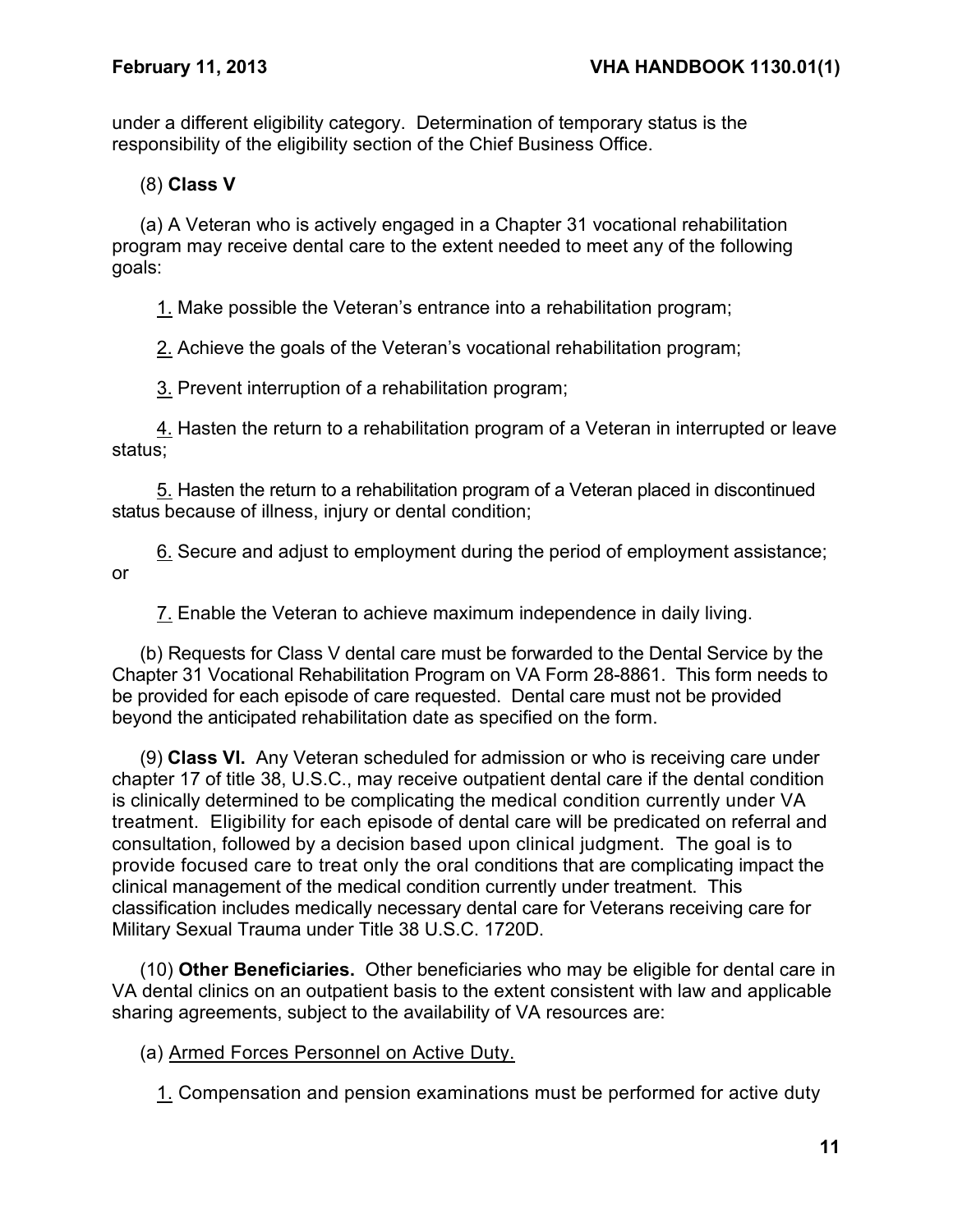personnel referred by VBA.

2. Active duty personnel may be provided treatment of emergent oral conditions. Authority from the Commanding Officer of the military installation must accompany the request for dental treatment. If extenuating circumstances are present, treatment of this condition may be accomplished prior to the receipt of authority. Emergency dental treatment for members of the Armed Forces on active duty must be limited to such treatment as is found necessary for the relief of pain and control of acute infection, trauma or hemorrhage.

(b) Armed Forces Personnel in VA Polytrauma Centers. Active duty military personnel receiving treatment in a VA Polytrauma Center are eligible to receive any reasonably necessary dental care under the terms of the sharing agreement between the VA and Department of Defense (DOD) Memorandum of Agreement dated January 1, 2007, or any successive Memorandum of Agreements.

### (c) VA Employees.

1. VA employees may be provided emergent dental treatment and treatment to address injuries incurred in the performance of duty. Provision of care is predicated on referral from the employee health program. Employees with emergent conditions that may require follow-up care will be advised to seek private care at their expense.

2. VA employees may be provided dental treatment authorized by an approved Office of Workers' Compensation claim.

(d) Beneficiaries of Sharing Agreements. Treatment provided must be dependent on the specific language of the agreement.

(11) **Disability Evaluation Examinations for Compensation and Pension Rating Purposes.** Requests for an oral examination are submitted to the Dental Service by VBA. Veterans must be coded as "Special Provision (20)" unless established in another dental classification. Examinations must be completed in compliance with the Compensation and Pension program requirements.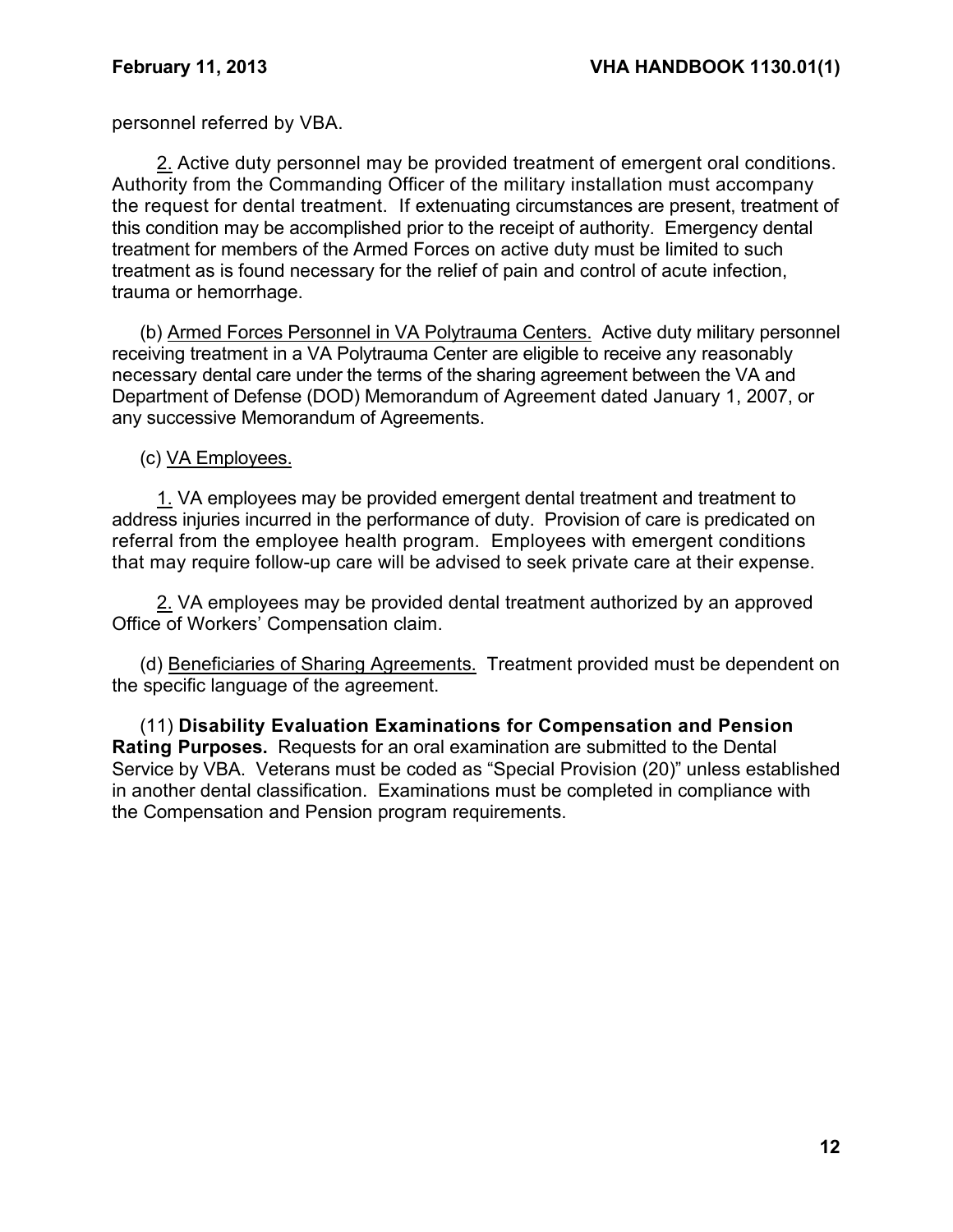## **SCOPE OF CARE QUICK REFERENCE GUIDE**

<span id="page-14-1"></span><span id="page-14-0"></span>

|                | <b>Dental Classification</b>                          | <b>Brief Description</b>                                                                                        | Scope of<br>Care                       | Recall    |
|----------------|-------------------------------------------------------|-----------------------------------------------------------------------------------------------------------------|----------------------------------------|-----------|
|                | <b>INP, Emergency</b>                                 | Treatment of an emergent oral condition such<br>as acute pain, infection, trauma and/or                         | Emergent/Urge<br>nt care.              | <b>No</b> |
| 2              | <b>INP, Compelling</b><br><b>Medical Need</b>         | Treatment of an oral condition complicating the<br>management of the medical condition for which the            | Focused care.                          | <b>No</b> |
| $\overline{3}$ | <b>INP, Extended Care</b>                             | Inpatients in a non-acute care unit.                                                                            | Focused care.                          | No        |
| 4              | <b>Community Living</b><br><b>Center</b>              | Residents in VA Community Living Centers.                                                                       | Focused care.                          | <b>No</b> |
| 5              | <b>Domiciliary VA</b><br><b>Residential</b>           | Residents in VA Domiciliary Centers.                                                                            | Focused care.                          | <b>No</b> |
| 6              | <b>INP, Special</b><br><b>Provision</b>               | Inpatients specified under sharing agreements<br>and employees or patients officially authorized                | Per terms of the official<br>agreement |           |
| 17             | INP, Non-<br><b>Compelling Medical</b>                | Inpatients, service or non-service connected, that<br>are provided dental care not related to the               | Focused care.                          | No        |
| 8              | <b>INP, Other</b>                                     | Other beneficiaries that are inpatients such as<br>military retirees and inpatient dependents                   | Focused care.                          | No        |
| 9              | OPC, Class I                                          | 10% SC or greater for a dental condition - 9900                                                                 | Comprehensive                          | Yes       |
| 10             | <b>OPC, Class II</b>                                  | Recent discharge from military service.                                                                         | Focused                                | No        |
| 11             | OPC, Class IIA                                        | Adjudicated, non-compensable trauma to oral                                                                     | Comprehensive                          | Yes       |
|                | OPC, Class IIB                                        | Enrolled in an approved VA Homeless Program or                                                                  | <b>Focused care</b>                    | <b>No</b> |
| 13             | <b>OPC, Class IIC</b>                                 | <b>POW</b>                                                                                                      | Comprehensive                          | Yes       |
| 14             | <b>OPC, Class III</b>                                 | Treatment of an oral condition adjunctive to the<br>management of a service connected medical                   | Focused care.                          | No        |
| 15             | <b>OPC, Class IV</b>                                  | 100% SC Total<br>100% SC compensation rate by virtue of individual                                              | Comprehensive<br>care                  | Yes       |
| 16             | <b>OPC, Class V</b>                                   | Enrolled in the VA Vocational Rehabilitation Program                                                            | Focused care.                          | No        |
| 17             | <b>OPC, Class VI</b>                                  | Treatment of an oral condition adjunctive to the<br>management of a non-service connected<br>medical condition. | Focused care.                          | No        |
| 18             | <b>OPC, Emergency</b>                                 | Treatment of an emergent/urgent oral condition<br>involving acute pain, infection, trauma and/or                | Emergent/Urge<br>nt care.              | No        |
| 19             | <b>OPC, Continued</b><br><b>After Inpatient Care,</b> | Treatment of an oral condition complicating the<br>management of the medical condition for which the            | Focused care.                          | <b>No</b> |
| 20             | <b>OPC, Special</b><br><b>Provision</b>               | C&P examinations, outpatients provided care<br>under a sharing agreement, eligible allied                       | Per terms of the official<br>agreement |           |
| 21             | <b>OPC, Continued</b><br><b>After Inpatient Care,</b> | Treatment provided to inpatients that are completed<br>after hospital discharge.                                | Focused care.                          | No        |
| 22             | <b>OPC, Continued</b><br><u>Aftar Innationi</u>       | Treatment provided to active duty military, military<br>otiroge CHAMDVA inpotients that are completed           | Focused care.                          | No        |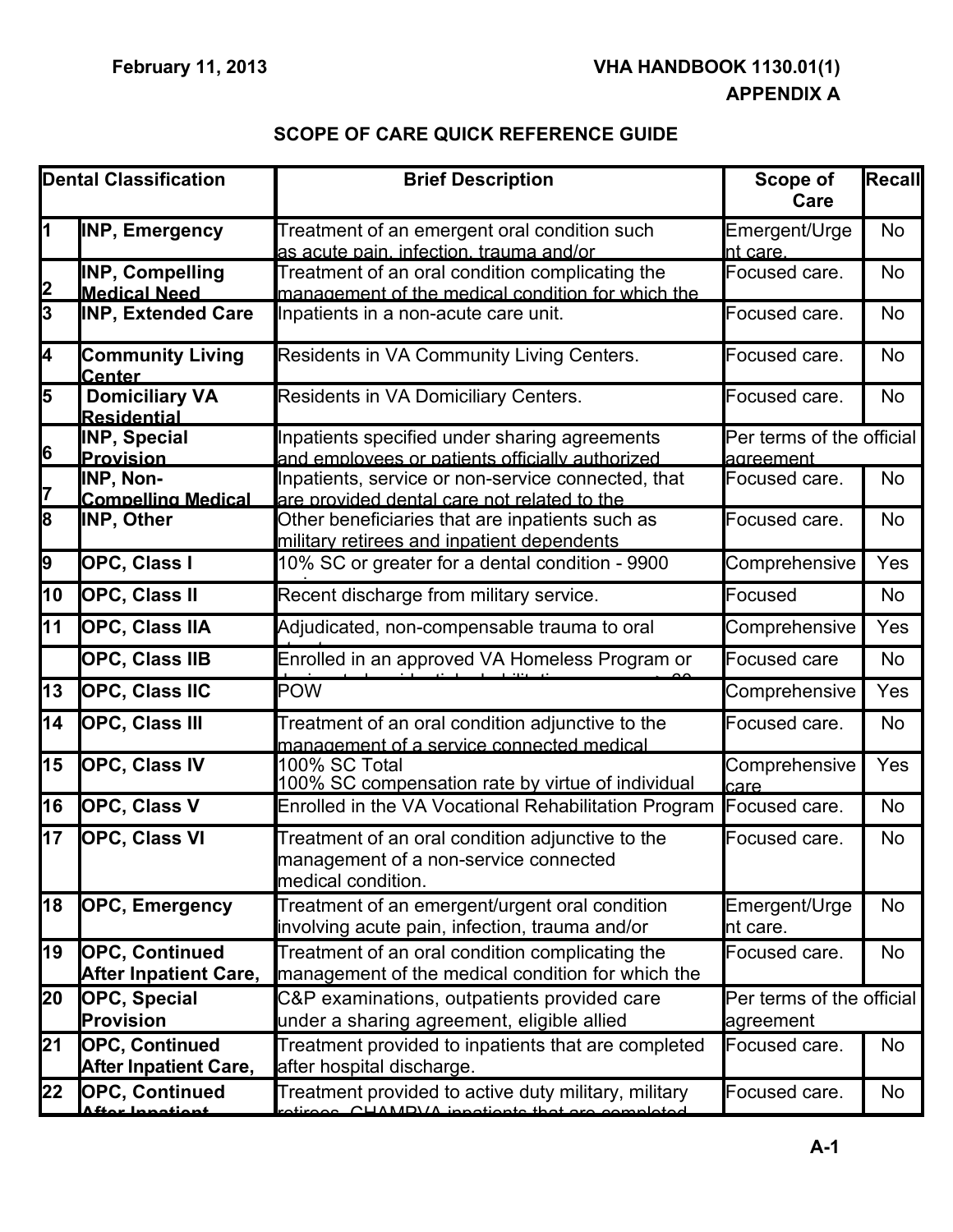## **APPENDIX B**

## <span id="page-15-0"></span>**§4.150 SCHEDULE OF RATINGS—DENTAL AND ORAL CONDITIONS**

# <span id="page-15-1"></span>Rating

| 9900 Maxilla or mandible, chronic osteomyelitis or osteoradionecrosis of:<br>Rate as osteomyelitis, chronic under diagnostic code 5000. |  |
|-----------------------------------------------------------------------------------------------------------------------------------------|--|
|                                                                                                                                         |  |
| 9902 Mandible, loss of approximately one-half:                                                                                          |  |
|                                                                                                                                         |  |
|                                                                                                                                         |  |
| 9903 Mandible, nonunion of:                                                                                                             |  |
| Severe 30 Moderate 10                                                                                                                   |  |
| <b>NOTE:</b> Dependent upon degree of motion and relative loss of                                                                       |  |
| masticatory function.                                                                                                                   |  |
| 9904 Mandible, malunion of:                                                                                                             |  |
|                                                                                                                                         |  |
|                                                                                                                                         |  |
|                                                                                                                                         |  |
| NOTE: Dependent upon degree of motion and relative loss of<br>masticatory function.                                                     |  |
| 9905 Temporomandibular articulation, limited motion of: Inter-incisal range:                                                            |  |
|                                                                                                                                         |  |
|                                                                                                                                         |  |
|                                                                                                                                         |  |
|                                                                                                                                         |  |
| Range of lateral excursion:                                                                                                             |  |
|                                                                                                                                         |  |
| <b>NOTE:</b> Ratings for limited inter-incisal movement must not be                                                                     |  |
| combined with ratings for limited lateral excursion.                                                                                    |  |
| 9906 Ramus, loss of whole or part of:                                                                                                   |  |
| Involving loss of temporomandibular articulation:                                                                                       |  |
|                                                                                                                                         |  |
|                                                                                                                                         |  |
| Not involving loss of temporomandibular articulation:                                                                                   |  |
|                                                                                                                                         |  |
| 9907 Ramus, loss of less than one-half the substance of, not involving loss of                                                          |  |
| continuity:                                                                                                                             |  |
|                                                                                                                                         |  |
|                                                                                                                                         |  |
|                                                                                                                                         |  |
| 9909 Coronoid process, loss of:                                                                                                         |  |
|                                                                                                                                         |  |
|                                                                                                                                         |  |